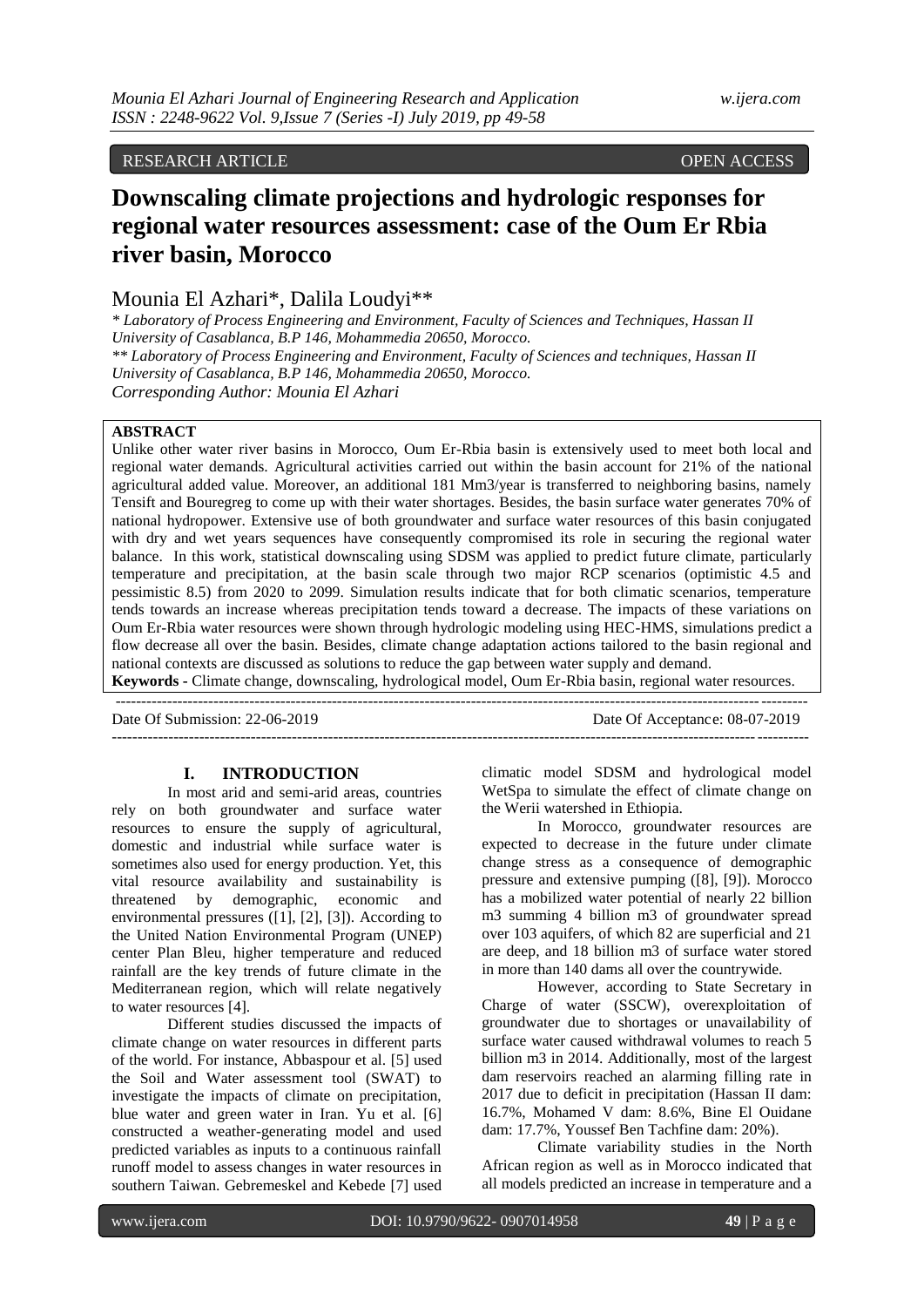decrease in precipitation ([10], [11], [12], [13]). In the next 80 years, climate will be very variable depending on regions and seasons with a general predominance of semi- arid Mediterranean climate.

According to a study conducted between 2011 and 2013 by both the Hydraulic basin Agency of Oum Er-Rbia (HBAOER) and the World Bank, dynamical downscaling method was used to determine the future projections of climate and their impact on water resources until 2060 through three general circulation models (GCMs).

The two models CCSM3 using the GES SRES A1B scenario from 1981-2000 and

ECHAM5 using SRES A1B scenario from 1971-2000) showed a reduction in rainfall from 0.01 to 0.3 mm per day per decade in the period 1971 to 2065 and. One model (ECHAM5 using SRES A2 scenario from 1971-2000) showed an increase in rainfall between 0.01 and 0.1 mm per day per decade over the same period. However, all three models agreed on an increase in temperature between 0.05 ° C and 0.7 ° C per decade from 1971 to 2065.

In order to take the appropriate measures to mitigate the negative impacts on OER river basin water resources, downscaled models are used as a tool to better apprehend climate change impacts on hydrological outputs. Indeed, local climate change scenarios are important for planning and managing water supply and demand [14]. In this context, two RCP scenarios (optimistic 4.5 and pessimistic 8.5) are developed using statistical downscaling method through SDSM. Predicted results of precipitation and temperature, alongside with calculated evapotranspiration from 2020 to 2099 are then used to simulate future flow in the basin for the same period through HEC-HMS hydrological model. Establishing and formulating the relationship between climate and water resources can help decision makers and planners choosing the best adaptation measures when allocating water to different users.

# **II. STUDY AREA**

Hydraulic Basin of Oum Er-Rbia (HBOER) has a total area of 36972 km2, which represents almost 8% of Morocco's territory. Its main river, Oued Oum Er-Rbia, originates in the Middle Atlas and discharges into the Atlantic Ocean near the city of Azemmour (Fig. 1).



**Fig.1** Location of the Oum Er-Rbia basin in Morocco

The basin experiences a high geographical variability of climate with arid climate in Rhamna plain, semi-arid climate in Tadla plain and wet climate in mountain areas. Precipitation in the basin decreases from West to East (1100-250 mm / year). Temperature varies between about 10 and 50 ° C, the minima and maxima being 3.5 ° C in January and 38°C in August. Potential evaporation can reach 1600-1800 mm / year [15].

Groundwater balance of the eleven major aquifers of Oum Er-Rbia basin shows an important deficit due to overexploitation and excessive pumping. Indeed, the exploitable volume is 300 million m3, while withdrawals for irrigation and drinking water are 553 million m3, generating a deficit of nearly 253 million m3 [15]. Surface water is generally regularized through twelve dams to allow the supply of drinking and irrigation waters, as well as hydropower production [16].

Groundwater tables in some aquifers as well as water supply in the most important dams of the hydraulic basin show a significant decrease as shown in Figures 2 and 3.



**Fig.2** Groundwater levels evolution at some aquifers of Oum Er-Rbia basin (1970-2017).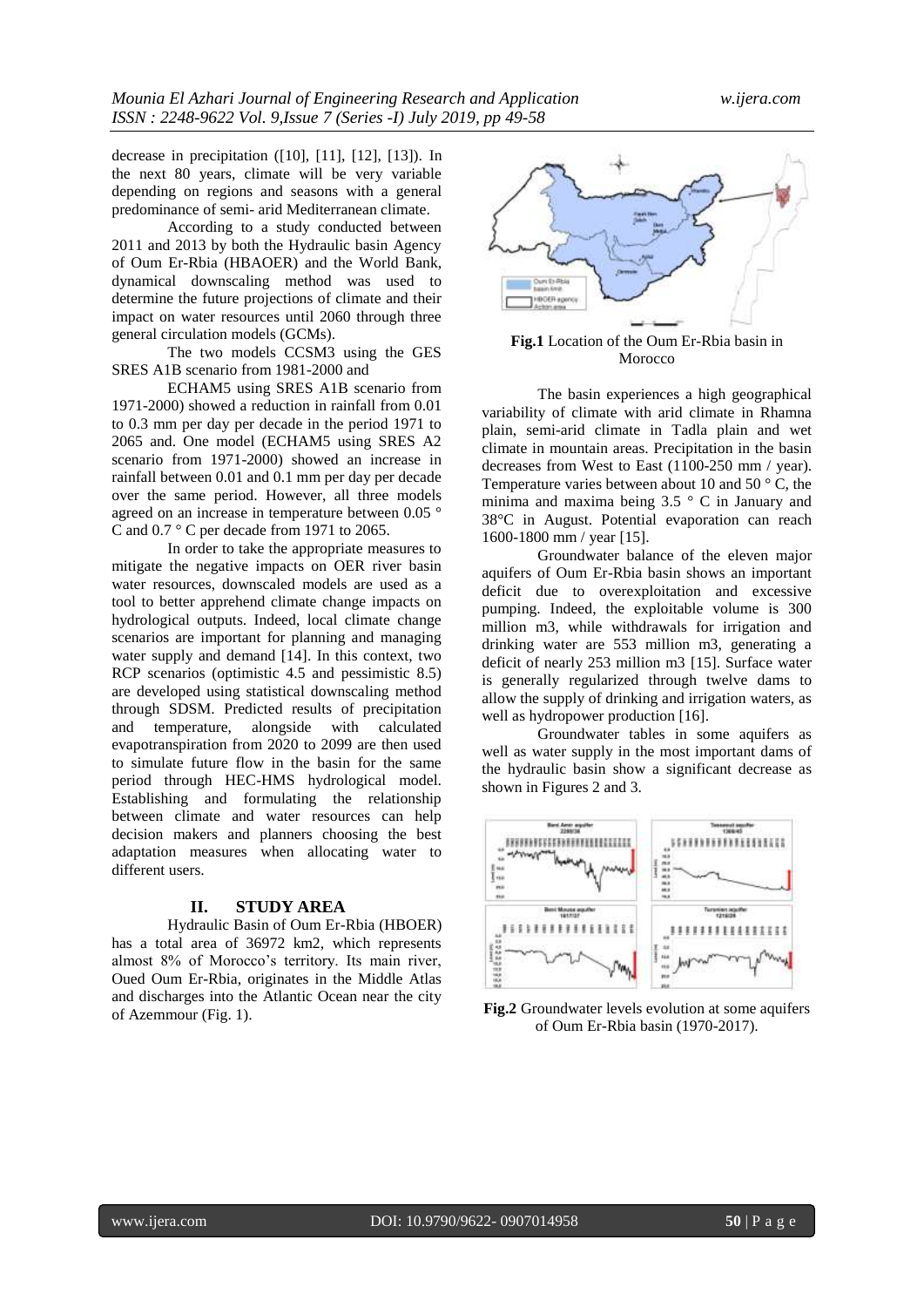

**Fig.3** Evolution of the total annual filling rate of dams' reservoirs in Oum Er-Rbia basin (2011-2017).

#### **III. DATA AND METHODOLOGY**

#### 3.1 Meteorological dataset

Measured rainfall and temperature data for five meteorological stations dispersed all over the basin with daily continuous dataset (Table 1) were obtained from the HBAOER for the period from 1980 to 2017.

**Table 1.** Characteristics of used meteorological stations

| <b>Station name</b> | Longitude | Latitude |
|---------------------|-----------|----------|
| Taghat              | $-5.65$   | 33       |
| Al Massira dam      | $-7.63$   | 32.47    |
|                     |           |          |
| Beni Mellal         | $-6.36$   | 32.33    |
| Tillouguite         | $-6.21$   | 32.02    |
| Hassan I            | $-6.82$   | 31.82    |

Historical rainfall and temperature in the basin show a climatic pattern of increase in temperatures and decrease in precipitation with the alternation of wet and dry years.

## 3.2 Statistical downscaling

In order to project future climate change at a local scale, downscaling methods are generally used. They can relate coarse resolution General Circulation Models (GCMs) in the order of 100 to 300 Km to local variables such as rainfall, temperature and evapotranspiration ([17], [18]). According to Sehgal [19], GCMs are considered to be the most reliable tools to obtain global climate projections hundreds of years into the future.

Statistical downscaling requires minimal computing resources and is easy to use from many GCMs to represent a full range of uncertainties. It consists of establishing a statistical relationship between predictands, which are local variables like precipitation or temperature, and predictors which are variables characterizing the atmosphere on a large scale ([14], [20]). In this study, SDSM is used to assess future climate change in the basin. This tool was developed in order to build statistical relationships between large-scale predictors and local climate variables by using a combination of a

stochastic weather generator and multivariate regression method to generate local meteorological variables ([21], [22], [23]). According to Wilby and Dawson [24], SDSM is applied in seven steps: 1) quality control and data transformation, 2) screening of predictor variables, 3) model calibration, 4) weather generation (observed predictors), 5) statistical analyses, 6) graphing model output, 7) scenario generation (climate model predictors).

Twenty-six predictors used in this study were derived from the second generation Canadian Earth System Model (CanESM2) developed by the Canadian Centre for Climate Modelling and Analysis (CCCma) of Environment and Climate Change in Canada for RCP 4.5 and 8.5 scenarios for the period 1980-2099. A partial correlation between the predictands and all predictors generated by CanESM2 model using SDSM allowed us to identify the appropriate predictors to work with. Values of partial correlation that tends towards +/-1 and significance level of  $p<0.05$  were respected when choosing the best predictors [24]. Before downscaling future climate, it is primordial to calibrate and validate the established relationship between predictands and predictors. Data from 1980 to 2005 were used to calibrate SDSM and data from 2006 to 2017 were used for validation. Output modelled data will generate future climate from 2020 until 2099.

According to the Fifth Assessment Report of the Intergovernmental Panel on Climate Change IPCC, the Coupled Model Intercomparison Project Phase 5 (CMIP5) established new climate change scenarios called Representative Concentration Pathways (RCPs) [25]. Two GCM outputs of CMIP5 under RCP 4.5 and 8.5 representing medium stabilization scenario, and very high emission scenario, respectively were used to project future climate scenarios (Fig. 4). The RCP 4.5 scenario is a stabilization scenario where total radiative forcing is stabilized before 2100 by employing a range of technologies and strategies for reducing Greenhouse Gas (GHG) emissions, while the RCP 8.5 is characterized by increasing GHG emissions over time leading to high GHG concentration levels [23].



**Fig. 4** Radiative forcing of different RCPs (IPCC, 2014)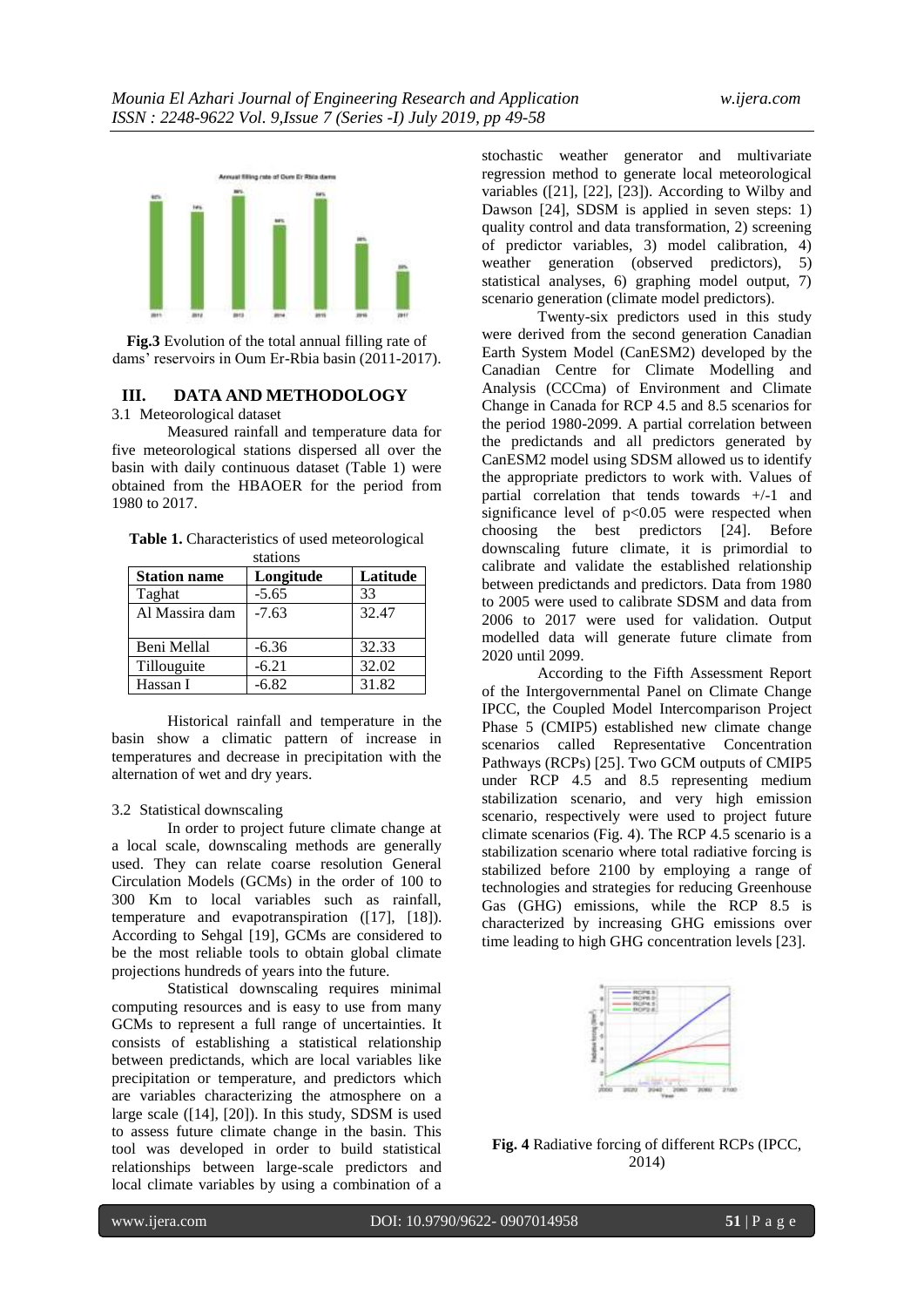#### 3.3 HEC-HMS model

The U.S. Army Corps of Engineers at the Hydrologic Engineering Center were the first one to formulate the Hydrologic Engineering Center-Hydrological Modeling System (HEC-HMS), which is a rainfall–runoff simulation model that has been used for a wide range of basins from small urban areas to large river watersheds. A complete HEC-HMS model consists of four major components properly linked with each other: (1) a basin model; (2) a meteorological model; (3) input time series; and (4) a control specification.

In this study, the HBOER was divided into four sub-catchments: High OER, OER central, Oued El Abid and Oued Lakhdar-Tassaout (Fig. 5). Both SCS curve number and Clark Unit Hydrograph have been used for the loss and transform method respectively.



**Fig. 5** HEC-HMS model of the OER sub basins

The spatial data required for the HEC-HMS model consists of digital elevation model (DEM), land use and hydrologic group soil (Fig. 6). In this study, a DEM with a resolution of 30 m was used to delineate the OER watershed, to extract flow direction and accumulation, to create streams, and to calculate sub-basin parameters. The basin parameters needed for this study such as the slopes of the different catchments and their longest flow path are extracted through ARCHYDRO tool, an extension of GIS.

The soil map for the basin was collected from the Harmonized World Soil Database which

was developed by the Food and Agriculture Organization (FAO) with the collaboration of International Institute Of Applied Systems Analysis (IIASA), the International Soil Reference and Information Centre (ISRIC), the Institute of Soil Science of Chinese Academy of Sciences (ISSCAS), and the Joint Research Centre (JRC) of the European Commission (http://www.fao.org/soils-portal/soilsurvey/soil-maps-and-databases/harmonized-worldsoil-database-v12/en/).

The land cover map was retrieved from the FAO Geonetwork (http://www.fao.org/geonetwork). Both soil and land data were used to determine the basin hydrological properties used as inputs for the HEC-HMS model such as curve number (Fig. 6), percentage of imperviousness, time of concentration and storage coefficient.



**Fig. 6** Oum Er-Rbia basin characteristics (Land use classification, Curve number grid, Hydrologic soil group and Mean slope)

## **IV. RESULTS AND ADAPTATION MEASURES**

#### 4.1. Future climate projections

The best correlated predictor variables were selected for both precipitation and temperature for the two scenarios 4.5 and 8.5 (Table 2). Future scenario generation used predictors from CanESM2 for 4.5 and 8.5 emission scenarios for the period of 1981-2099. The baseline period was from 1980 to 2017 while the period 2020 to 2099 was used for the future climate scenarios.

| Predictand         | <b>Predictors</b>   | <b>Predictand</b> |                      | <b>Predictand</b>  |        |
|--------------------|---------------------|-------------------|----------------------|--------------------|--------|
|                    |                     | <b>Predictors</b> |                      | <b>Predictors</b>  |        |
| Al Massira station |                     | Hassan I station  |                      | Beni Mella station |        |
| Precipitation      | $p8$ _fgl           | Precipitation     | $p8$ _fgl            | Precipitation      | p850gl |
|                    | p8_ugl              |                   | $p8$ <sub>_zgl</sub> |                    | p8_fgl |
|                    | prcpgl              |                   | p1zhgl               |                    | propgl |
| Temperature        | p500gl              | Temperature       | mslpgl               | Temperature        | p500gl |
|                    | p850gl              |                   | P500gl               |                    | mslpgl |
|                    | tempgl              |                   | tempgl               |                    | tempgl |
| Taghat station     | Tillouguite station |                   |                      |                    |        |
| Precipitation      | p8_fgl              |                   | Precipitation        | p8_fgl             |        |
|                    | prepgl              |                   |                      | p850gl             |        |

**Table 2.** Chosen predictors for different stations for both scenarios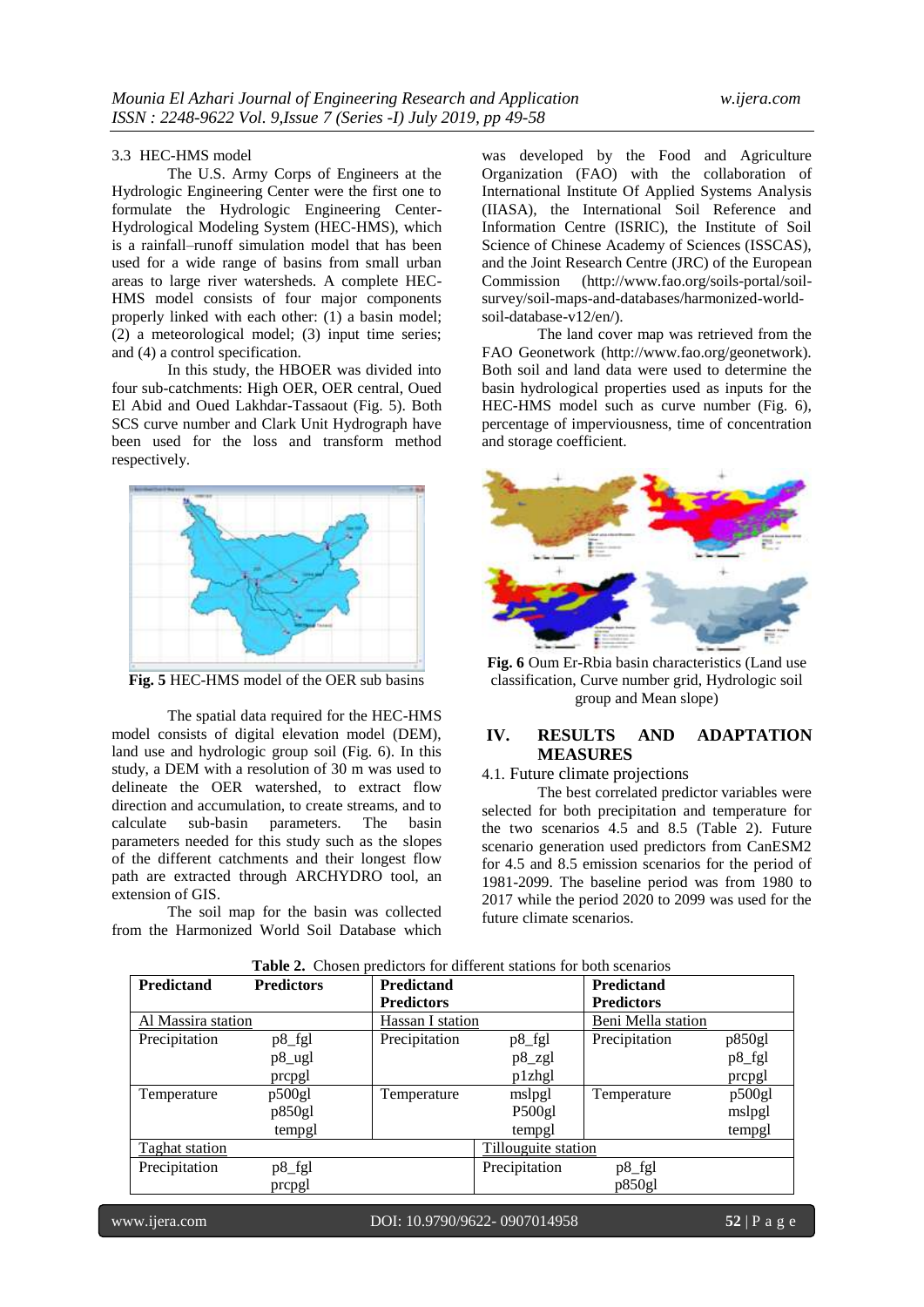|             |        | prepgl      |        |
|-------------|--------|-------------|--------|
| Temperature | mslpgl | Temperature | mslpgl |
|             | p500gl |             | tempgl |
|             | tempgl |             | p500gl |

Future projections of mean annual precipitation and temperature for the period 2020 to 2099 are presented in figures 9 to 13. They show that for all stations, temperature will rise for both scenarios. This increase varies largely between RCP 4.5 and RCP 8.5 being more important for the later. For the scenario 8.5, temperature will inflate by 1.5°C in Safi, by 3.3°C in Al Massira, by 4.3°C in Beni Mellal, by 4.7°C in Hassan I, by 4.9°C in Taghat and by 5.3°C in Tillouguite. Whereas for the 4.5 scenario, temperature will inflate by 0.7°C in Safi, by 1.5°C in Al Massira, by 2.3°C in bothh

Beni Mellal and Hassan I, by 2.4°C in Taghat and 2.6°C in Tillouguite. Precipitation adversely do not follow the same trends since it increases in the scenario 4.5 and decreases in the scenario 8.5 with the alternation of wet and dry years all over the period. In fact, precipitation increases by 19.5% in Al Massira, by 10.1% in Beni Mellal, by 25.2% in Taghat, by 15.6% in Tillouguite and by 26.8% in Hassan I. While it decreases by 11.8% in Al Massira, by 15.2% in Beni Mellal, by 20.1% in Taghat, by 12.4% in Tillouguite and by 28.7% in Hassan I.



**Fig. 9** Trend of average annual rainfall and temperature for RCP 4.5 and 8.5 scenarios from 2010 to 2099 for Beni Mellal station



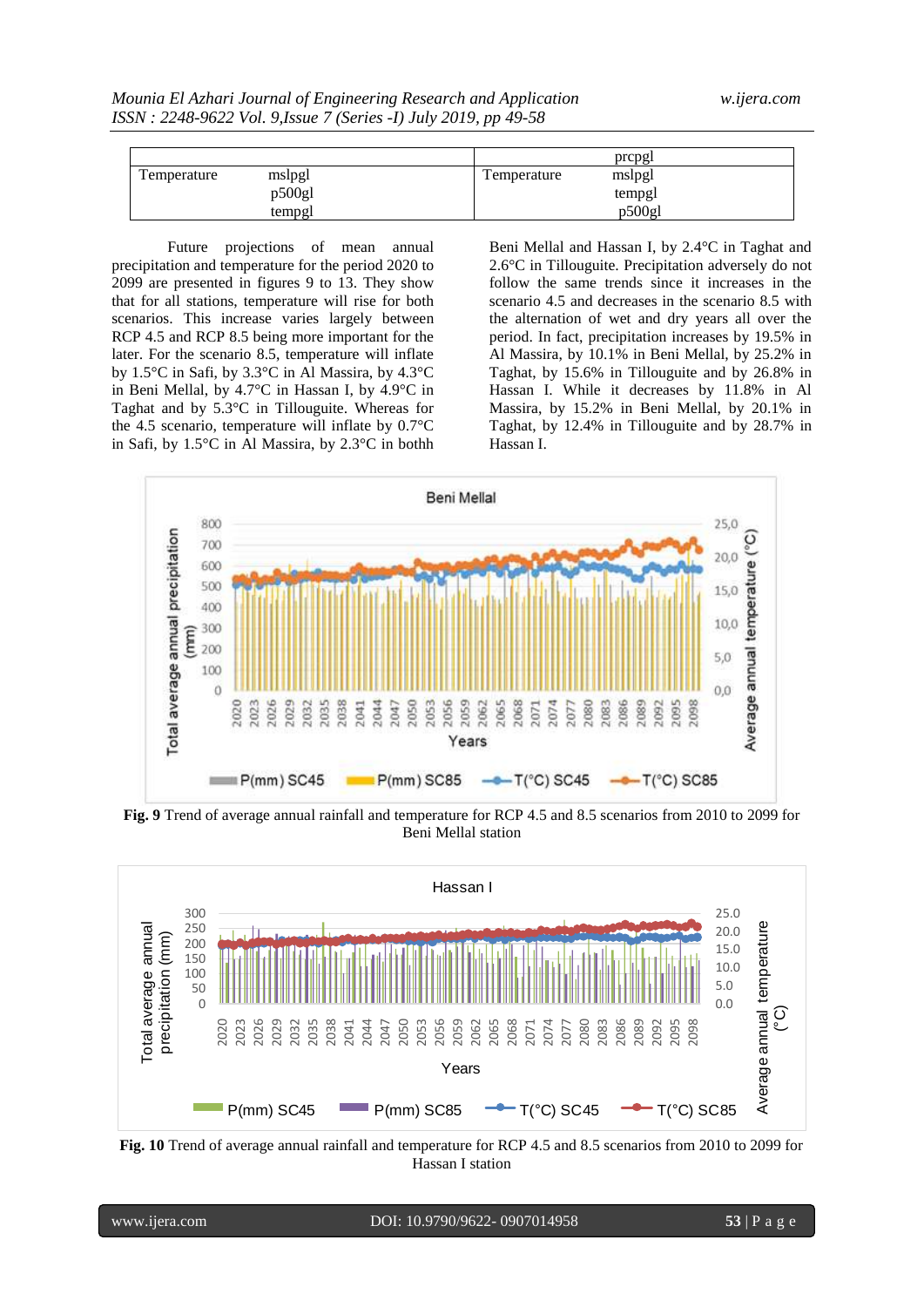

**Fig. 11** Trend of average annual rainfall and temperature for RCP 4.5 and 8.5 scenarios from 2010 to 2099 for Taghat station



**Fig. 12** Trend of average annual rainfall and temperature for RCP 4.5 and 8.5 scenarios from 2010 to 2099 for Al Massira station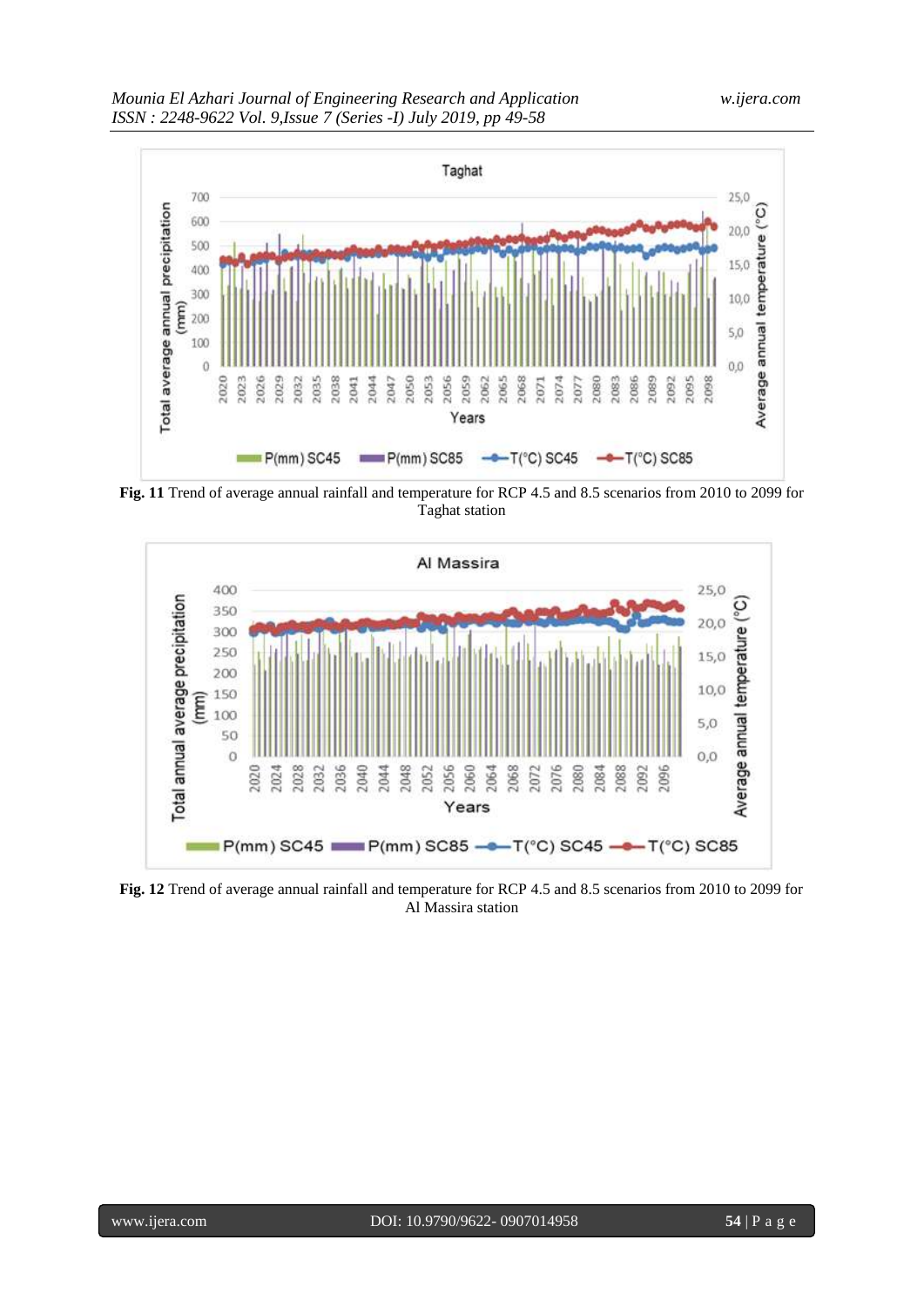

**Fig. 13** Trend of average annual rainfall and temperature for RCP 4.5 and 8.5 scenarios from 2010 to 2099 for Tillouguite station

4.2. Water ressources change assessment and adaptation strategies

Future predicted precipitations and temperature for the period 2020 to 2099 were used as inputs to HEC-HMS model to obtain the outflow of the basin for the same period and for both RCP scenarios (Fig. 14). We calculated evapotranspiration using the obtained temperature with the Thornthwaite method  $(1)$ .

$$
ETP = 16 * (\frac{10 * T}{I})^a * K \qquad (1)
$$

Where: - ETP is the potential evapotranspiration in mm.

- T is mean temperature of the month in °C.

- I in the annual thermal index:

$$
I = \sum_{m=1}^{12} \left(\frac{T(m)}{5}\right)
$$

 $- a=0.016*I+0.5$ 

- K is the correction that depend on the latitude of the station and the month.

It is clear that the sub-basins flows follow the same evolution of precipitation as whenever the year is rainy the flow is high. Indeed, for the sub basins of high Oum Er Rbia, central Oum Er Rbia and wadi Laabid, both highest flow rate and precipitation were recorded in the year 2098 for the scenario 4.5 and in the year 2097 for the scenario 8.5. For the sub basin of wadi Lakhdar Tassaout, highest precipitation and flow rate were recorded in the year 2077 for the optimistic scenario and in the year 2025 for the pessimistic scenario.

According to this model results, from 2020 to 2099, flow will increase in wadi Laabid by 32.5% for the scenario 4.5 and by 0.9% for the scenario 8.5, in central Oum Er Rbia by 18.5% for the scenario 4.5 and by 1% for the scenario 8.5 and in high Oum Er Rbia by 31.2% for the scenario 4.5. Flow will decrease in Oued Lakhdar-Tassaout by 11.5% for the scenario 4.5 and by 15.3% for the scenario 8.5, it will also decrease in high Oum Er Rbia by 1.7% fo the scenario 8.5.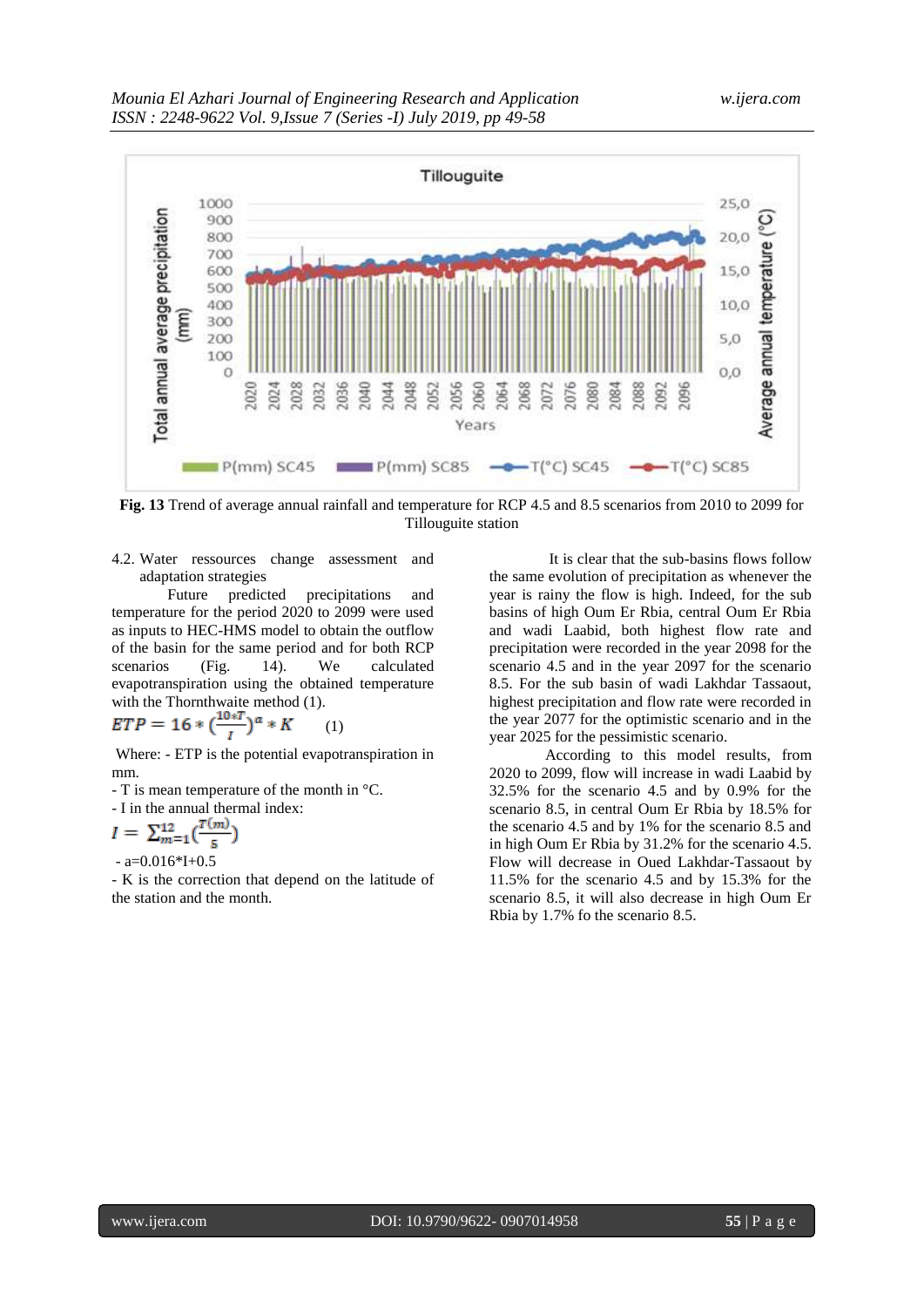

**Fig. 21** Flow evolution in different sub basins of Oum Er-Rbia

In order to ensure a rational and sustainable management of water resources in Oum Er-Rbia basin and to guarantee water availability for all users under acceptable conditions considering climate change and its potential physical, ecological and socio-economic effects, it is primordial to integrate climate change as a factor when elaborating major programs and plans. At the level of the study area, several adaptation measures were implemented by different public and semipublic institutions allowing savings in water resources. These measures are desalination of seawater (100 million m3/year), collection and use of rainwater (1994 million m3/year), water saving (3 million m3/year), reuse of treated wastewater (35 million m3/year), water transfer (1419 million m3/year) and groundwater prospection and mobilization in mountainous regions.

# **V. CONCLUSION**

By the year 2100, predicted climate scenarios obtained using statistical downscaling show an increase in temperature fluctuating between 0.8% in Ouled Sidi Driss and 10.2% in Al Massira for 4.5 scenario and between 2.8% in Al Massira to 15.4% in Tillouguite for 8.5 scenario. Results point out also a decrease in precipitation that varies from 3% in Tillouguite to 14.1% in Hassan I for the 4.5

scenario and from 5.3% in Tillouguite to 16.4% in Al Massira for 8.4 scenario. The only exception is the Ouled Sidi Driss station where precipitation will increase by 17.8% for 4.5 scenario and decrease by 12.4% for 8.5 scenario. HEC-HMS model results show clearly that the HBOER flow is directly affected by the precipitation fluctuations since it increases when precipitation increases and decreases otherwise. The most affected sub basins are those of Oued Lakhdar-Tassaout and central OER where flow will decrease by 48.4% and 57.1% respectively. However, to better understand the relationship between the variability of climate and water resources, we should take into account the impact of temperature variation and include the response of reservoirs to these changes.

Future water strategies and plans have to integrate climate change scenarios to predict future supplies and demand, as well as energy production. Other adaptation measures must be taken into consideration, in particular artificial groundwater recharge, exploration and mobilization of groundwater in mountainous areas, prohibition of irrigated perimeters extension and interdiction of new extraction demands.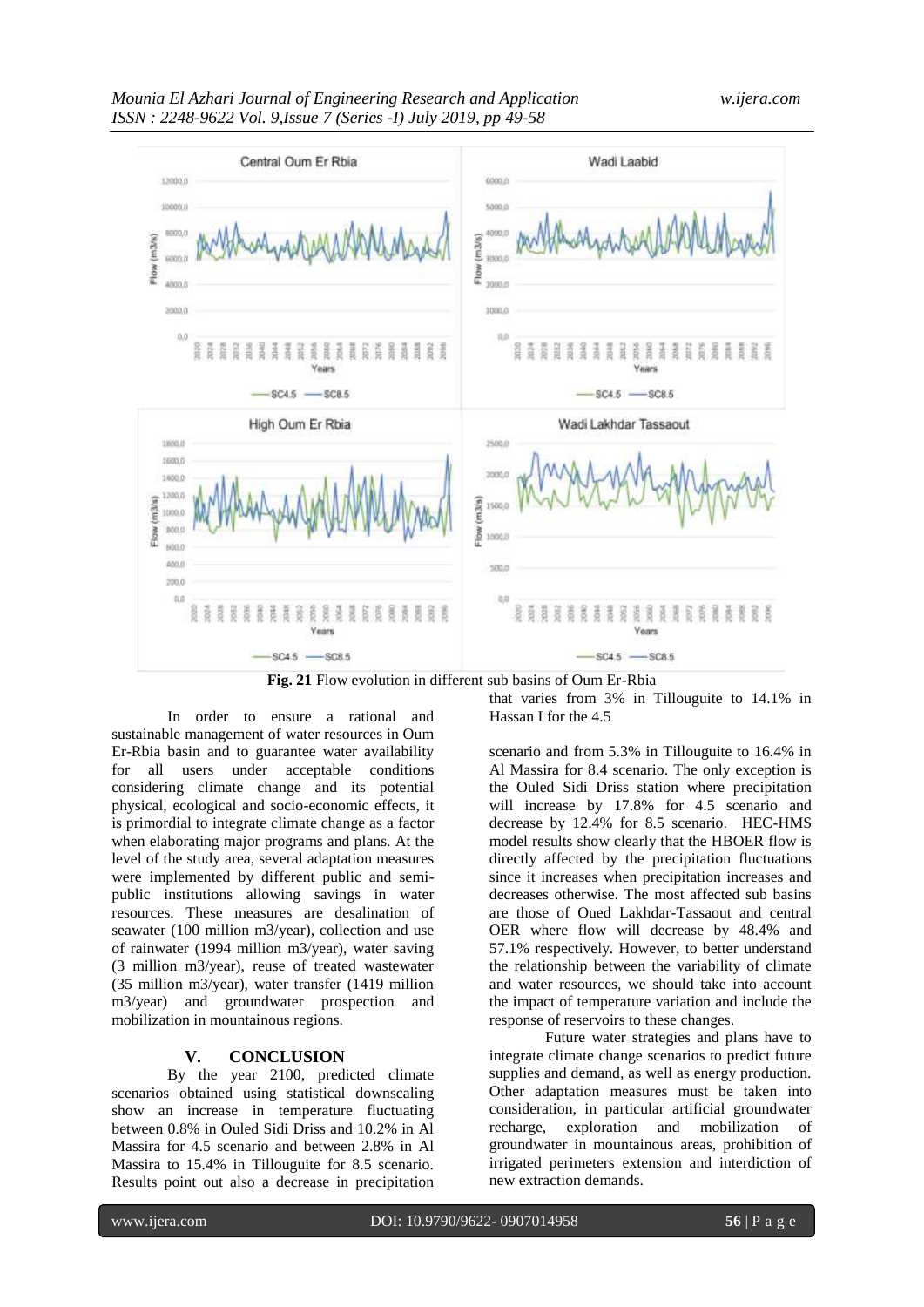## **ACKNOWLEDGEMENTS**

This research did not receive any specific grant from funding agencies in the public, commercial, or not-for-profit sectors.

#### **REFERENCES**

- [1]. Schwarzenbach RP, Egli T, Hofstetter T, Gunten UV, Wehrli B (2010) Global Water Pollution and Human Health. Annual Review of Environment and Resources 35:109-136. [http://dx.doi.org/10.1146/annurev](http://dx.doi.org/10.1146/annurev-environ-100809-125342)[environ-100809-125342](http://dx.doi.org/10.1146/annurev-environ-100809-125342)
- [2]. Eric H. Oelkers, Janet G. Hering, Chen Zhu; Water: Is There a Global Crisis?. Elements; 7 (3): 157–162. https://doi.org/10.2113/gselements.7.3.157
- [3]. Abdulbaki D, Al-Hindi M,Yassine A, Abou Najm M (2017) An optimization model for the allocation of water resources. Journal of Cleaner Production 164:994-1006. https://doi.org/10.1016/j.jclepro.2017.07.0 24
- [4]. Plan Bleu (2008) Climate Change and Energy in the Mediterranean.
- [5]. Abbaspour KC, Faramarzi M, Ghasemi SS, Yang H (2009) Assessing the impact of climate change on water resources in Iran. Water Resour Res. http://doi.org/10.1029/2008WR007615
- [6]. Yu PS, Yang TC, Wu CK (2002) Impact of climate change on water resources in southern Taiwan. Journal of Hydrology 260:161-175. https://doi.org/10.1016/S0022- 1694(01)00614-X
- [7]. Gebremeskel G, Kebede A (2018) Estimating the effect of climate change on water resources: Integrated use of climate and hydrological models in the Werii watershed of the Tekeze River basin,<br>Northern Ethiopia. Agriculture and Northern Ethiopia. Agriculture and Natural Resources. doi: 10.1016/j.anres.2018.06.010.
- [8]. Van Dijck SJE et al (2006) Desertification in northern Morocco due to effects of climate change on groundwater recharge. In: Kepner W.G., Rubio J.L., Mouat D.A., Pedrazzini F. (eds) Desertification in the Mediterranean Region. A Security Issue. NATO Security through Science Series, vol 3. Springer, Dordrecht. https://doi.org/10.1007/1-4020-3760-0\_26
- [9]. Bouchaou L, Tagma T, Boutaleb S, Hssaisoune M, El Morjani Z (2011) Climate change and its impacts on

groundwater resources in Morocco: the case of the Souss- Massa basin. 129-144.

- [10]. Hulme M, Wigley TML, Barrow EM, Raper SCB, Centella A, Smith S, Chipanshi AC (2000) Using a Climate Scenario Generator for Vulnerability and Adaptation Assessments: MAGICC and SCENGEN Version 2.4 Workbook. Climatic Research Unit, UEA, Norwich.
- [11]. Born K, Christoph M, Fink AH, Knippertz P, Paeth H, Speth P (2008) Moroccan Climate in the Present and Future: Combined View from Observational Data and Regional Climate Scenarios. In: Zereini F., Hötzl H. (eds) Climatic Changes and Water Resources in the Middle East and North Africa. Environmental Science and Engineering (Environmental Science). Springer Berlin Heidelberg. https://doi.org/10.1007/978-3- 540-85047-2\_4
- [12]. Driouech (2009a) Le changement climatique: Problématique mondiale/Réponse mondiale. Actes de la rencontre Internationale sur le<br>Changement Climatique: Enjeux et Changement Climatique: Enjeux et perspectives d'adaptation pour le Maroc, organisée par l'Institut Royale des Etudes Stratégiques (IRES), Rabat le 16 Octobre 2009.
- [13]. Mokssit A (2009) Le Changement Climatique au Maroc : Observations et Projections. Rencontre Internationale sur le Changement Climatique: Enjeux et perspectives d'adaptation pour le Maroc. Institut Royal des Etudes Stratégiques, Rabat, 16 Octobre 2009
- [14]. Gulacha Metekiya M, Mulungu Deogratias MM (2017) Generation of climate change scenarios for precipitation and temperature at local scales using SDSM in Wami-Ruvu River Basin Tanzania. Physics and Chemistry of the Earth Parts A/B/C 100:62-72. https://doi.org/10.1016/j.pce.2016.10.003
- [15]. El Azhari M, Loudyi D (2016) Groundwater management and potential climate change impacts on Oum Er Rbia basin, Morocco. Sustainable Hydraulics in the Era of Global Change Advances in Water Engineering and Research Edited by Sébastien Erpicum, Benjamin Dewals, Pierre Archambeau and Michel Pirotton. Taylor & Francis Group, 6000 Broken Sound Parkway NW, Suite 300, Boca Raton, FL 33487-2742 CRC Press 2016, 428–432.